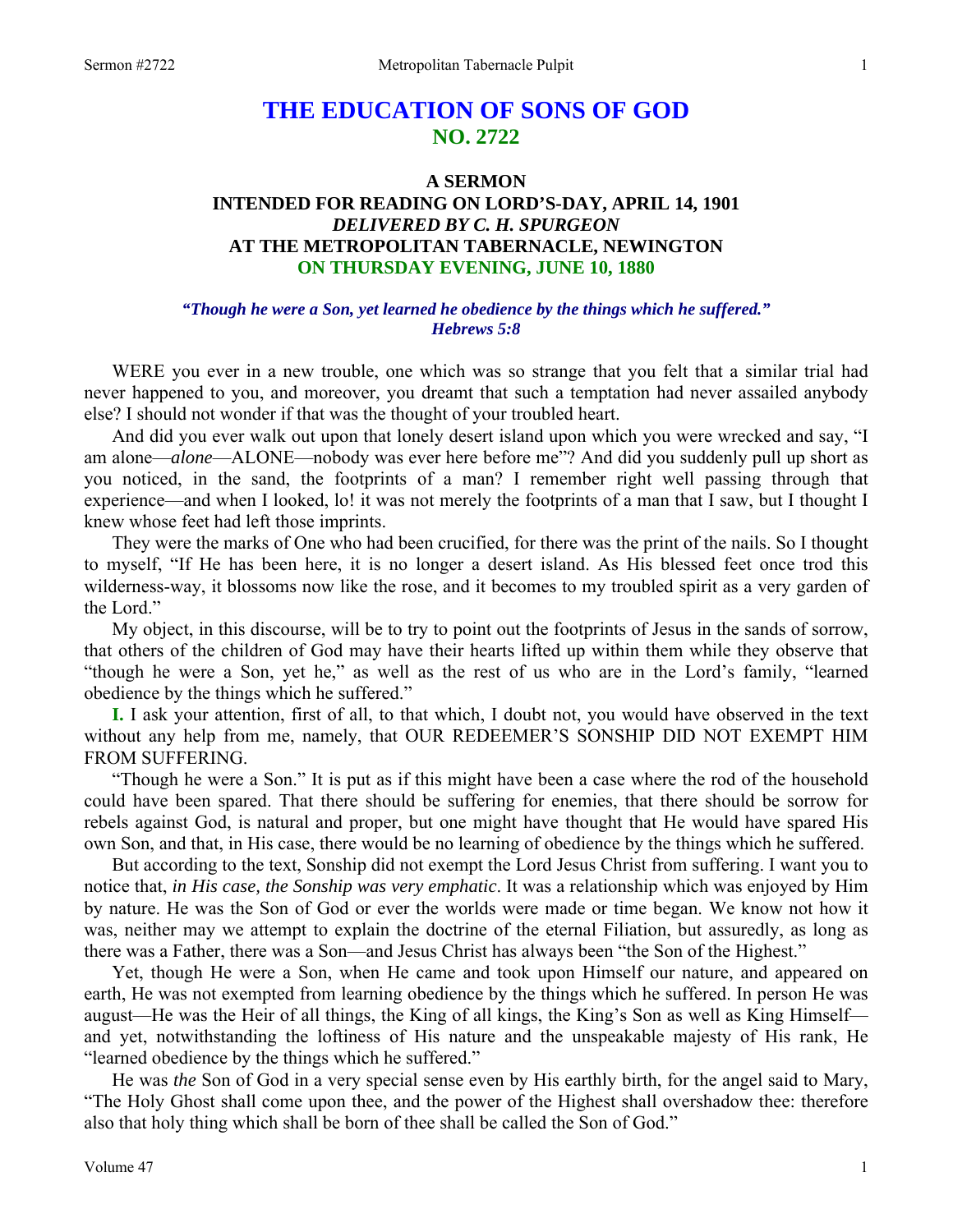You and I are the children of men, but Christ was the Son of God. "That which is born of the flesh is flesh," and nothing better—and the best of parents have only fleshly, carnal children. There is not a word of Scripture to support the novel notion that some children are born so good that they do not need regeneration or conversion.

 I do not wonder that, to patch up the figment of infant sprinkling, that lie should have been forged and it is nothing but a lie—there is not an atom of truth at the back of it. Our Lord said to Nicodemus, "That which is born of the flesh is flesh; and that which is born of the Spirit is spirit." And Paul reminded the Ephesian Christians that they "were by nature the children of wrath, even as others."

 Men are not the children of God by any universal fatherhood—they must come to be so by being begotten again "unto a lively hope by the resurrection of Jesus Christ from the dead." This is not with us a matter of nature, but the gift of grace. "As many as received him, to them gave he power (the right or privilege) to become the sons of God, even to them that believe on his name."

 But our Lord Jesus Christ is the Son of God by birth and He is spotless in His nature. There is no corruption, no bias towards evil, no original sin, no taint of birth—nothing of the kind. He is the second Adam, but He has not participated in the evil of the first Adam. In Him there was nothing that even the prince of this world could discover with the keenest glance of his malicious eyes. And yet, though He was, in this respect, God's Son above us all, born absolutely pure, "yet learned he obedience by the things which he suffered."

 Further, *Christ was always God's well-beloved Son*. Let us never forget that He was always a Son without any fault, concerning whom the Father's testimony ever was, "This is my beloved Son, in whom I am well pleased." We who have been made by grace the sons of God, are yet, alas! forgetful children, disobedient children, naughty children that deserve the rod.

 But He never transgressed His Father's command at any time. The law of God was ever in His heart and never did He turn aside from the path of right. His walk was perfect in all respects—no fault could be found with Him, and yet, though He was a perfect Son, a well-beloved Son, a Son who caused His Father no anger and no anxiety by anything that He did—He did not escape the rod. He must smart, must bleed, must even die. He must endure the utmost that human nature can endure.

 God had one Son without sin, but He never had a son without sorrow. God had one Son without any taint in His nature, but He never had a Son without the smart which all nature feels. Even with the Son whose Sonship was of a far loftier kind than ours, the Son in whom was no imperfection whatsoever, it was still true that He "learned obedience by the things which he suffered," and we may rest assured that it will be so with us also.

 Further, *Christ was a Son whom God intended to honor beyond all His other sons*. After He had tarried awhile here, and descended lower and lower till He came even to the cross and to the tomb, yet God had decreed to lift Him up high above all the sons of men and to give Him a name which is above every name, and to set Him on the throne at His own right hand, that before Him principalities, and powers, and every living thing should bow.

 Yet, though He was destined to such a place of honor, in the meantime He must learn obedience by the things He had to suffer. Those many crowns, which were to adorn His brow, could not exempt that head from a crown of thorns—nay, they entailed it. That scepter, the emblem of His universal sovereignty, could not keep His hands from the nails. Nay, those hands must bear the print of the nails before they could finally wield that scepter.

 Though he lived such a life as He did, continually going about doing good, and though His life now is glorious beyond all conception, yet between those two lives He must die—and He must be able to say of Himself, "I am He that liveth, and was dead; and behold, I am alive forevermore, Amen; and have the keys of hell and of death."

 Now, as there could be, even for Christ, no exemption from suffering, I gather that *there will be no exemption for any other child of God*. If the Lord has been pleased, in great mercy, to make us His children, to let us know that we are His children, and to give us a sweet sense of our adoption into His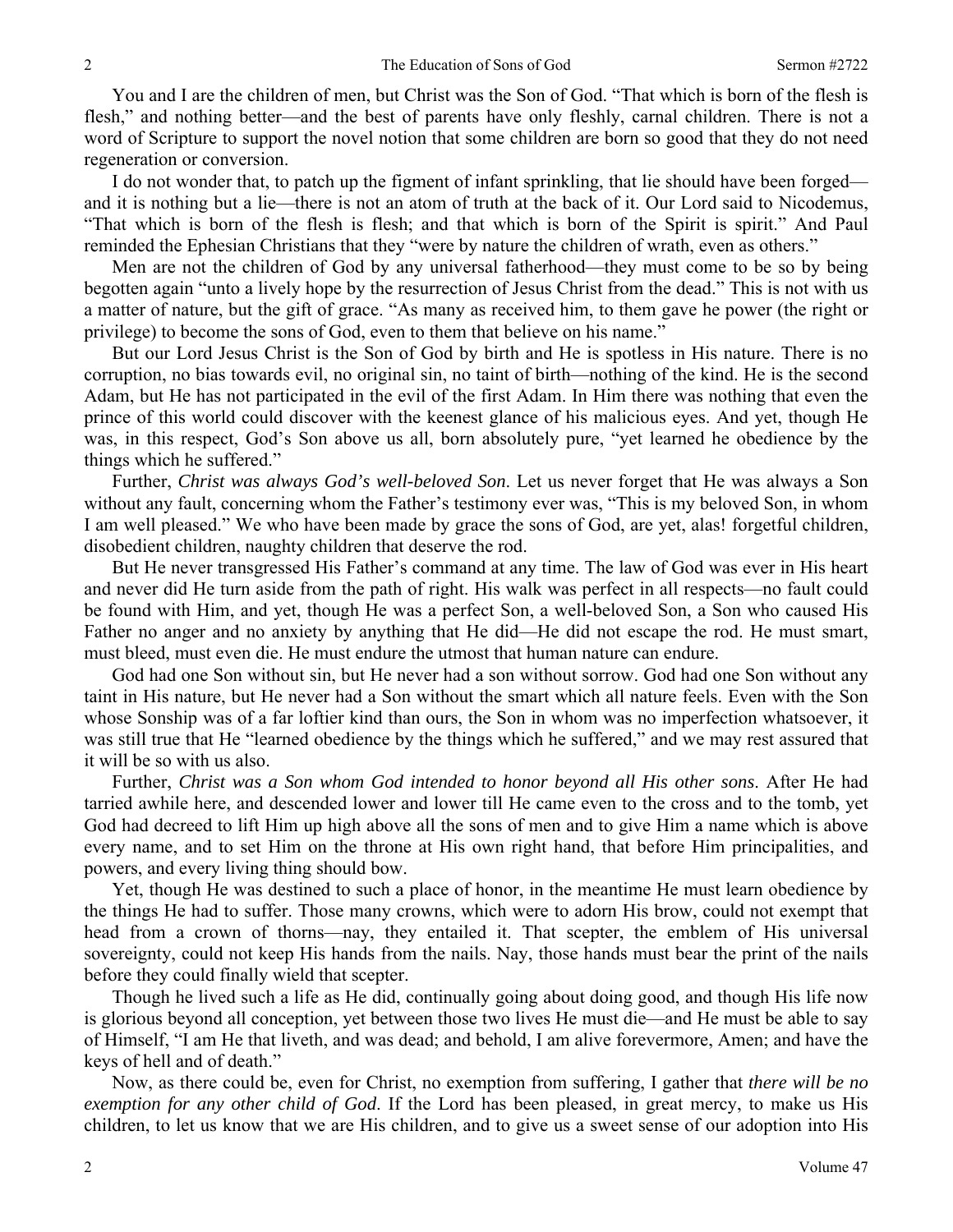family, we must not therefore conclude that we shall never suffer again. Oh, no! Our adoption does not take away from us the rod of the covenant.

 You may not say, because you are certain that the Lord loves you, that therefore He will not allow you to be tried, because that is clearly contrary to the Scriptures. He Himself says, "As many as I love, I rebuke and chasten." And Paul wrote to the Hebrews, "Whom the Lord loveth he chasteneth, and scourgeth every son whom he receiveth."

 Do not go upon a wrong tack, lest, by and by, you have to turn back and perhaps to pierce yourself through with many unnecessary sorrows. Do not say, "I may hope that I shall escape from trial because, through divine grace, my character has been kept clean." Dear friend, look well to your goings, for you are in a slippery path.

 Pray that you may be perfect in every good work to do the Lord's will, but even if you are, do not conclude that you shall, therefore, have a life of ease. Your Master's footsteps were surer than yours are, yet the stones were sharp to His dear feet. He was purer in heart and conversation than you are, yet many arrows pierced His soul and reproach broke His heart.

 God may, in His mercy, give you a long exemption from any severe affliction, but that will not be because your character is better than that of others, for it is written, "Every branch that beareth fruit, he purgeth it, that it may bring forth more fruit." If there are some others that He does not prune, He is sure to deal thus with the fruit-bearing branches.

 So, perhaps, the more pure you are in your life, and the more you are doing for the honor of His name, the more you may feel the cutting of that sharp knife which takes away that excess of wood to which we are apt to run.

> *"Did I meet no trials here, No chastisement by the way, Might I not, with reason, fear I should prove a castaway?"*

Do not imagine that any amount of prayer will have the effect of staving off all trouble, for surely never did anyone pray like our Lord Jesus Christ did. He was a Son who held much communion with His Father.

> *"Cold mountains and the midnight air Witnessed the fervour of His prayer."*

 His agony in Gethsemane was a time of the mightiest prayer that was ever heard in heaven, yet it was followed very closely by His death upon the cross. You may abound in prayer, and in thanksgiving, and in patience, and yet, for all that, all God's waves and billows may roll over you and you may be brought into the depths of soul-trouble.

 Neither may you conclude, because you enjoy much of the divine favor and love, that therefore you will be screened from sorrow. You have, perhaps, dear friend, been honored in the church of God and there are many who love you for your works' sake, yet you may not, therefore, conclude that you will be without the rod. Nay, you may be certain that you will have it if nobody else does.

 You have been rendered very useful in your own family and have seen your own children grow up in the fear of the Lord. That is a great blessing, but do not get into a fool's paradise and suppose that God has set a hedge about you so that the devil cannot come in to attack you. Remember that where Satan sees the hedge, he likes to try to break it down—and the case of Job has been a type of what has happened to many others.

 Their children have been all round them and God has greatly prospered them, and therefore, for that very reason, they have been the objects of Satan's most malicious regard—and by and by, they have had to feel that the Lord tries the righteous—and that He puts the pure gold into the furnace, that He places the wheat on the threshing floor, and treads out the precious grain. And that He does not leave those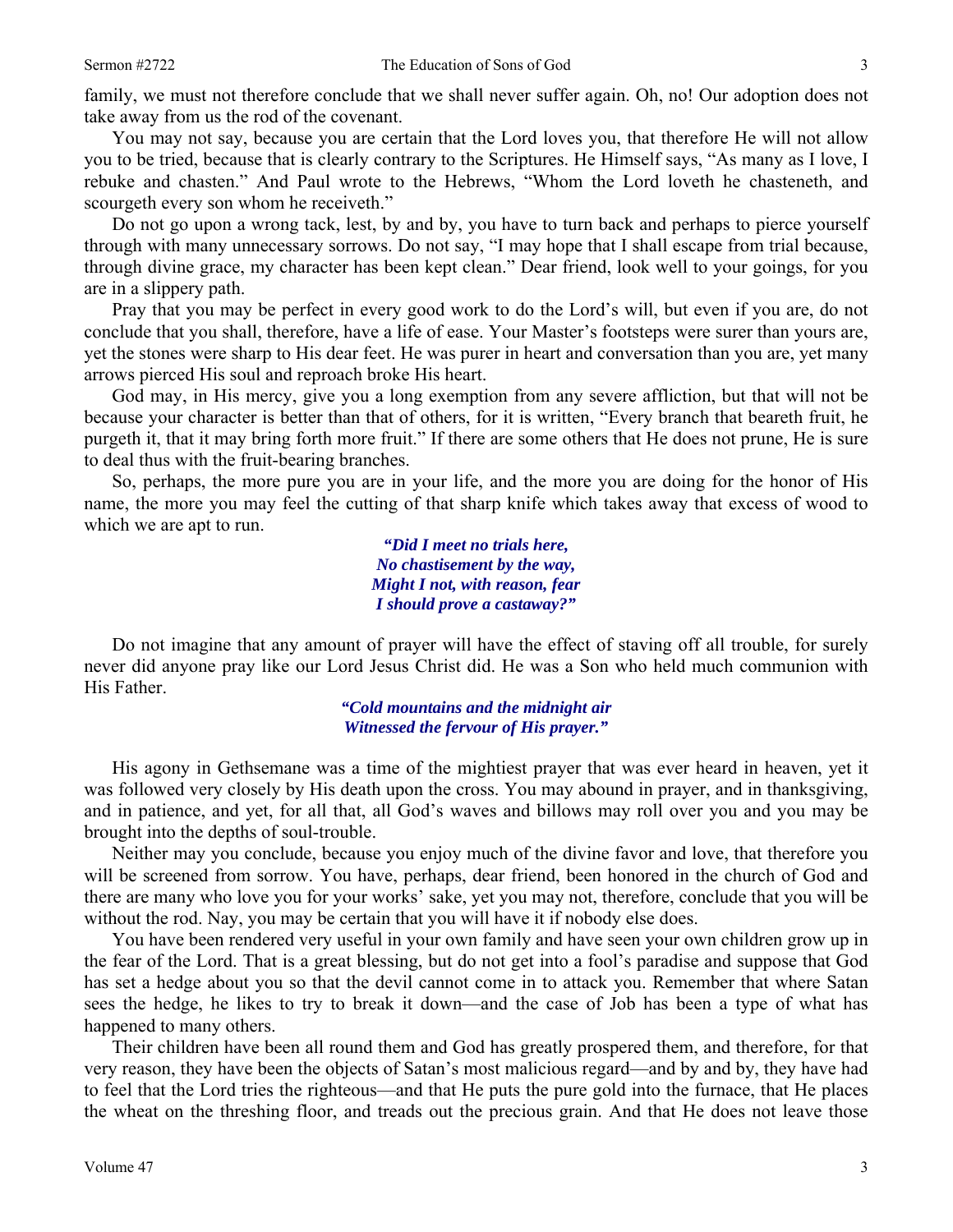whom He loves to suffer by perpetual prosperity, as fine silver and gold would canker and corrupt if left to themselves.

 So I leave that point with you, dear friends. The Sonship of our blessed Lord and Savior did not screen Him from suffering, therefore we cannot expect that our sonship, however clearly it may be proved, and whatever honor it may have brought to us, will screen us from sorrow and suffering.

**II.** My second thought is, perhaps, more pleasant than the former one, though indeed the first is like Samson's dead lion, full of honey to those who know how to get at it. The second lesson I learn from the text is that CHRIST'S SUFFERING DOES NOT MAR HIS SONSHIP, for, though He learned obedience by the things which he suffered, yet He was a Son all the while. Ah! and as much a Son in His deepest sorrow as He was before the eternal throne when every angel bowed before Him and delighted to do Him homage. His sufferings never affected His Sonship—He was still, always, as He must be forever and ever, the Son of God.

 First, *His poverty did not disprove His Sonship.* Our blessed Lord was here in deep poverty. He said, "Foxes have holes, and birds of the air have nests; but the Son of man hath not where to lay his head." Yet He was the Son of God for all that. And you, dear friend, may be poorly clad and worn out by toil. You may not know where you will get shoes to cover your feet. You may be going home to a miserable, ill-furnished room, and as you look about you, you may feel as if you could say with Job, "Naked came I out of my mother's womb, and naked shall I return thither," for you seem to have nothing left you.

 But beloved, if you are a child of God, your poverty does not affect that relationship. He who loves the Lord when in rags is as much the child of God as he will be when he shall put on the white raiment and stand amongst the shining ones above. "The Lord knoweth them that are his" as much in their rags as in their robes.

 Next, *Christ's temptations did not affect His Sonship.* You remember how He was tempted of the devil. I will not dwell on the other temptations He had to endure, but there were the three in the desert. Satan knows how to tempt us and he usually begins at the most favorable moment for his evil purpose.

 When our Lord was hungry, Satan came to Him and tempted Him to turn stones into bread. Did you ever notice that when you are hungry, Satan comes to you? He has a way of trying to strike us when we are down, the old coward that he is! He never gives us a fair opportunity of fighting with him, he takes every mean advantage that he possibly can.

 So, when our Lord was faint with hunger, then Satan came to Him, and had the impudence to tempt Him in three several ways, each of the three comprehending various forms of temptation. In the wilderness, Christ was tempted in all points like as we are, yet He was without sin there as well as everywhere else.

 But do you think that He was not a child of God because He was tempted? I want some of you to take this thought home to yourselves. When the devil was standing there and saying to Christ, "*If* thou be the Son of God," was there really any doubt about His Sonship? No. The answers which Jesus was giving to the tempter were amongst the strongest proofs that He was indeed the Son of God, for no one else could have answered the fiend as He answered him.

 Now, dear friend, don't you ever say, "Because I am so much tempted, I cannot be a child of God." Why! a child of God may be tempted to self-murder, for Satan said to our Lord, when he had set Him on a pinnacle of the temple, "If thou be the Son of God, cast thyself down." A child of God may be tempted even to worship the devil, for Jesus Christ was the Son of God when Satan said to Him, "All these things will I give thee, if thou wilt fall down and worship me."

 Yet all those temptations were in vain, for there was in His heart no tinder which the Satanic sparks could ignite. He was still the Son of God. So you, poor tempest-tossed, devil-driven heir of heaven, need not be dismayed, for the tempter's malice cannot destroy your sonship any more than it destroyed your Lord's.

Next, *Christ's endurance of slander did not jeopardize His Sonship*. Our Lord, in addition to being poor and tempted, was shamefully slandered. They said—only think of it—they said that He was "a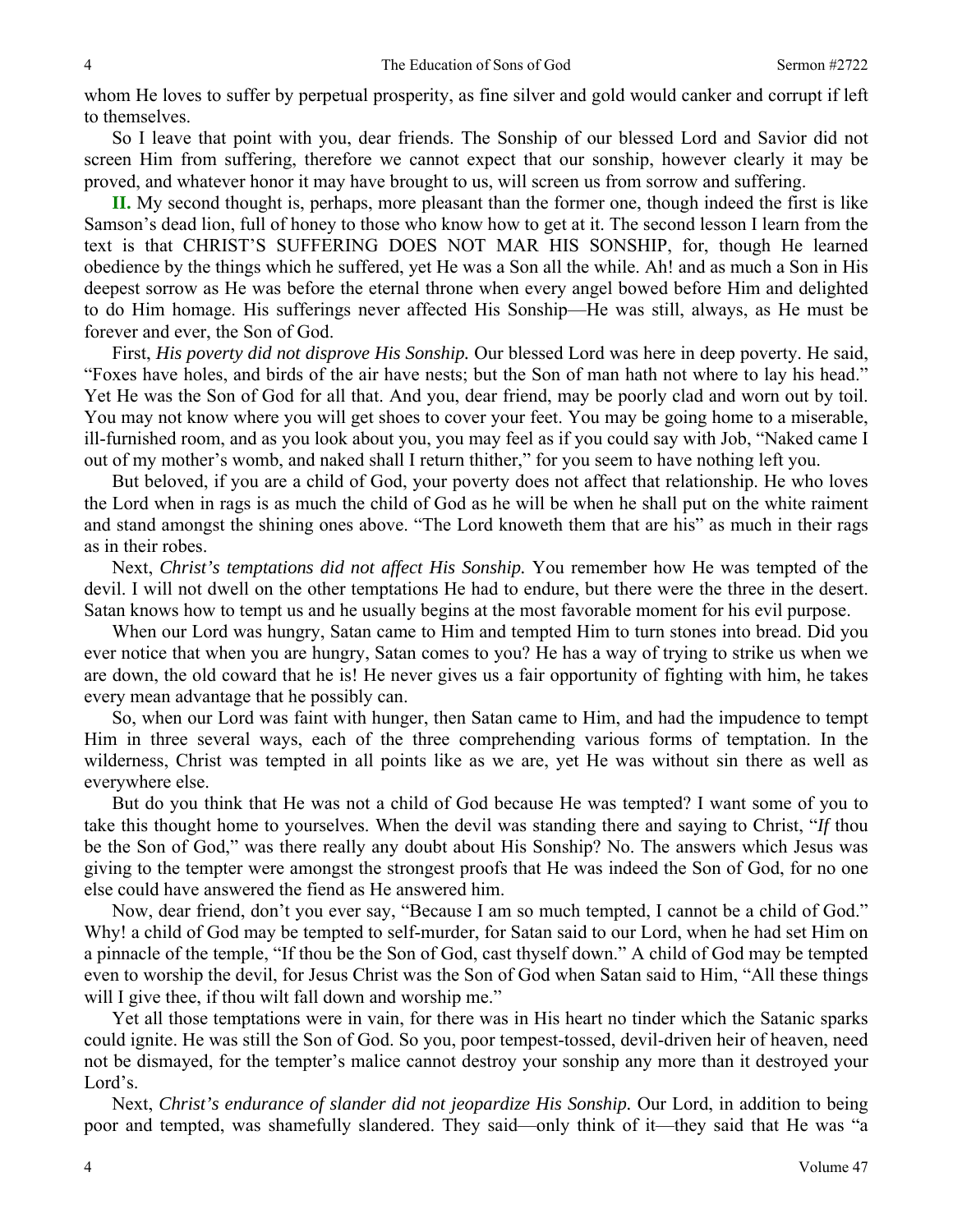gluttonous man and a wine-bibber, a friend of publicans and sinners." Yet this slander never made Him cease to be the Son of God—all the venom that they spat from their black mouths could not affect His Sonship in the least.

 They went so far as to say, "He casteth out devils through Beelzebub, the chief of the devils," as if He were in league with the arch-fiend. Oh, how could their foul hearts conceive such a thing? How dared their false lips utter such a calumny? It did not, however, hurt Him—He was just as much the Son of God as ever. Though they mocked Him even in His dying agonies, yet their jests and jeers did not tear Him from His Father's heart nor lead Him to question His Sonship.

 And I want you, who, perhaps, have been cruelly slandered and have had all manner of evil spoken against you falsely for Christ's name's sake, to feel that, notwithstanding all that may be said, the Lord knows them that are His and He can see their beauties through the mud with which the world bespatters them, and in due time, He will clear their character of all that is now laid to their charge.

 Our Lord Jesus does not think any the worse of His people because of what is said against them. But He says to them, "Blessed are ye, when men shall revile you, and persecute you, and shall say all manner of evil against you falsely, for my sake. Rejoice, and be exceeding glad: for great is your reward in heaven: for so persecuted they the prophets which were before you."

 Further, *the desertion of all Christ's friends did not invalidate His Sonship*. Our blessed Master found the man who had eaten bread with Him lifting up his heel against Him. Judas betrayed Him, Peter denied that he knew Him, John and all the rest of the apostles forsook Him and fled. If we have to endure such painful experiences, we are very apt, at such times, to begin to say, "Have all these good men turned against me—those who used to pray with me, who walked to the house of God with me—do they all give me the cold shoulder and all believe ill reports against me? Surely, then, I cannot be a child of God."

 Ah, my dear friend! you may be none the less dear to the heart of God, none the less accepted in the Beloved though all this should come upon you. It is a very bitter thing to have to bear if you have walked in uprightness and kept your footsteps from the way of the destroyer, but your Master had to bear it before you—and His Sonship was not affected by it, nor will yours be.

*Even the felon's death on the cross cast no doubt upon Christ's Sonship. Crucifixion was the most* shameful and disgraceful mode of execution then practiced, yet He was the Son of God even upon the cross. Did not the centurion, who was on duty there, say of Him, "Truly this was the Son of God"? And you and I know that He was never more seen to be the Son of God than when He surrendered Himself to His Father's will that He might bear our sins in His own body on the tree, being made a curse for us, as it is written, "Cursed is everyone that hangeth on a tree."

 Well, now, if it should ever come to pass that a child of God should die under reproach, if wicked men should put him to a death of shame, and his name should be cast out as evil, that will not mar his sonship in the least. No, methinks that God never had any children that were more precious in His sight than those who died at the stake or the block for Him.

 How fair their faces must have looked to Him when they were scorched with the flames! Such love as theirs, which led them cheerfully to burn to death—and none of us can imagine what the pain of that form of martyrdom must have been—the love which enabled them to rejoice in God, even then, must have been most acceptable to their Lord.

 Do not let us think, then, that any degree of poverty, or pain, or temptation, or slander, or shame, or even death itself, can affect the sonship of one who is really a child of God. Let us lay hold of this sweet reflection and never let it go. Thus we have seen that Christ's Sonship did not exempt Him from suffering, but that His suffering did not mar His Sonship.

**III.** So I follow with my third observation, which is, that OBEDIENCE IS A THING WHICH HAS TO BE LEARNED EVEN BY SONS.

 Though Jesus was a Son, yet He learned obedience. As God, our Savior knew everything. As God, however, He did not obey. It was in His complex character as our Mediator that He learned to obey.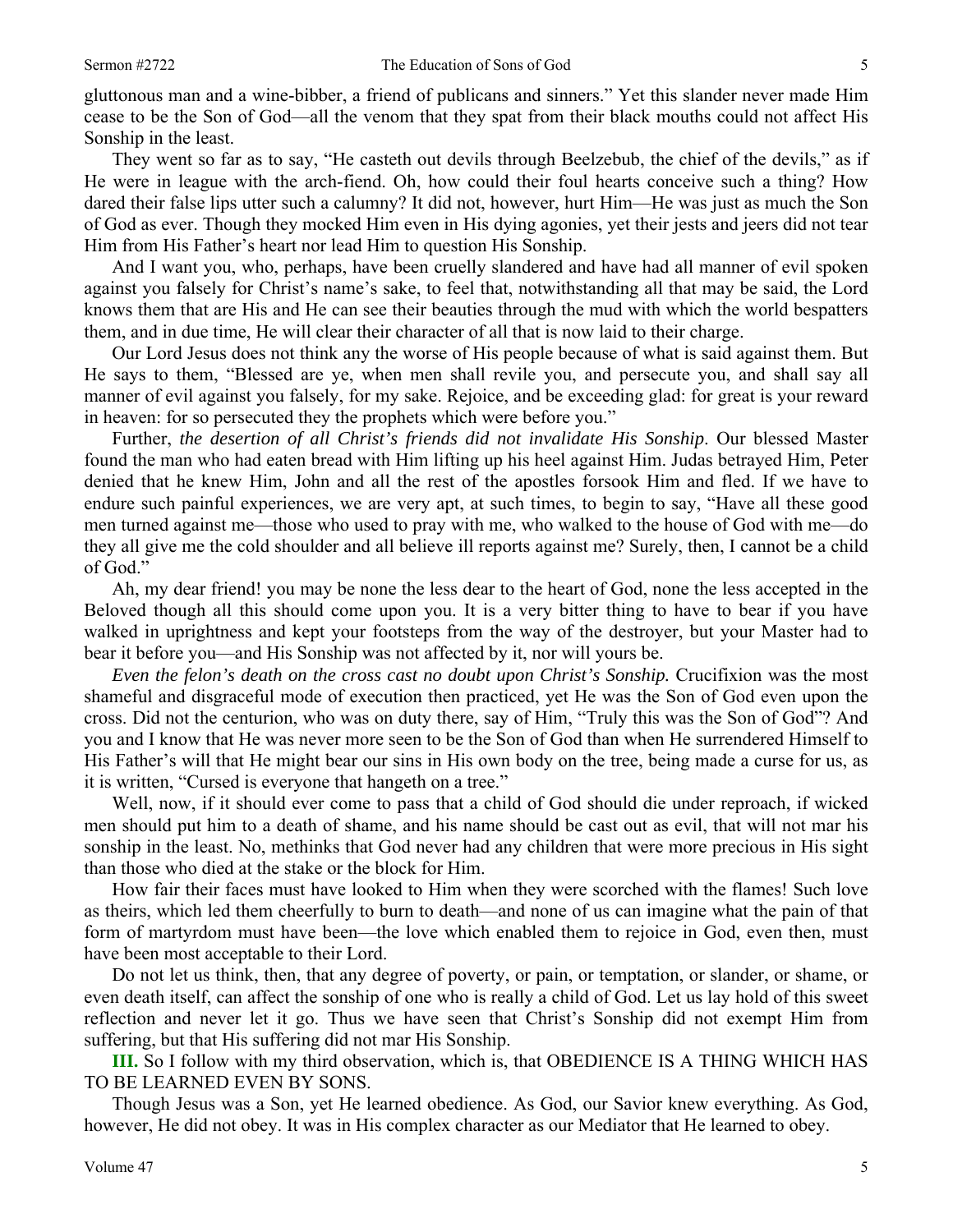Perhaps some of you are asking, "But why can we not obey without learning obedience?" The reason is, first, *because obedience has to be learned experientially*. If a man is to learn a trade thoroughly, he must be apprenticed to it. A soldier, sitting at home and reading books, will not learn the deadly art of war. He must go to the barracks, and the camp, and the field of battle if he is to win victories and become a veteran.

 The dry land sailor, who never went even in a boat, would not know much about navigation, study hard as he might—he must go to sea to be a sailor. So, obedience is a trade to which a man must be apprenticed until he has learned it, for it is not to be known in any other way. Even our blessed Lord could not have fully learned obedience by the observation in others of such an obedience as He had personally to render, for there was no one from whom He could thus learn.

 "Why!" somebody says, "He might have learned obedience from the angels, who do God's commandments, hearkening unto the voice of his word." Ah, but angels had never suffered! They have not bodies like ours, full of infirmities. And that kind of passive obedience, which our Savior had mainly to render, is not required of them.

 Angels could not be "obedient unto death, even the death of the cross," so that our Lord Jesus could not see in them such an obedience as He had covenanted to render on behalf of His people, when He engaged to stand in their stead, and to keep the law of God which they could not keep. He could not learn obedience by observation—He must learn it by experience. What was to be done, what was to be suffered—He must learn by doing it and suffering it.

 It was in the doing of it that He became actually, personally, experientially acquainted with what was meant by perfect obedience to the will of God. And He did it, brethren. He went right through with that lesson until He had learned obedience. He was getting near to the end of His great task when He said, "Not as I will, but as thou wilt."

 But He had fully learned it when He said, "It is finished." He had come to the last line of His lesson—He knew it thoroughly, He had learned obedience. He had to learn obedience in order that He might save us, for it was God's "righteous Servant" who was to "justify many."

 Why have you and I, dear friends, to learn obedience? *Because there is no way of obtaining true happiness but by obedience*. Sin always has sorrow at the tail of it. Happiness is obedience and obedience is happiness. If we do the will of the Lord thoroughly, then are we delivered from all evil, and enter into the joy of our Lord.

 We also have to learn obedience because there could be no heaven without it. We hope to go on obeying our Lord forever and ever. Up yonder, in the heaven of glorified spirits, there is perfect obedience to the will of God—and you and I expect to go there, so we need to learn the music here until we know it and can join the choirs above without creating discord.

 We are going through our practice and rehearsals now. It takes a great deal of time and patience to teach even some Christian people obedience, for so many of them like to be masters rather than servants. There are some bodies of professing Christians who give no heed to Paul's injunction, "Obey them that have the rule over you, and submit yourselves: for they watch for your souls, as they that must give account."

 Church discipline and the duties of the pastoral office, they ignore, though they are clearly enjoined in the New Testament. They all like to be masters and everybody must have his say—but as to submission to authority, they will not hear of it. There are some people who would be excellent Christians if Christianity consisted in having their own way and gaining honor for themselves, but as to making themselves the servants of others for Christ's sake, or watching over others for their good—and being content to be made of no reputation in order that other people might be uplifted—they do not go in for that sort of thing. Clearly, they have not learned obedience.

 I fear that we have none of us learnt it as we ought—we are too masterful, too big, too proud. We cannot say, with David, "My soul is even as a weaned child." Many of us are more like a weaning child,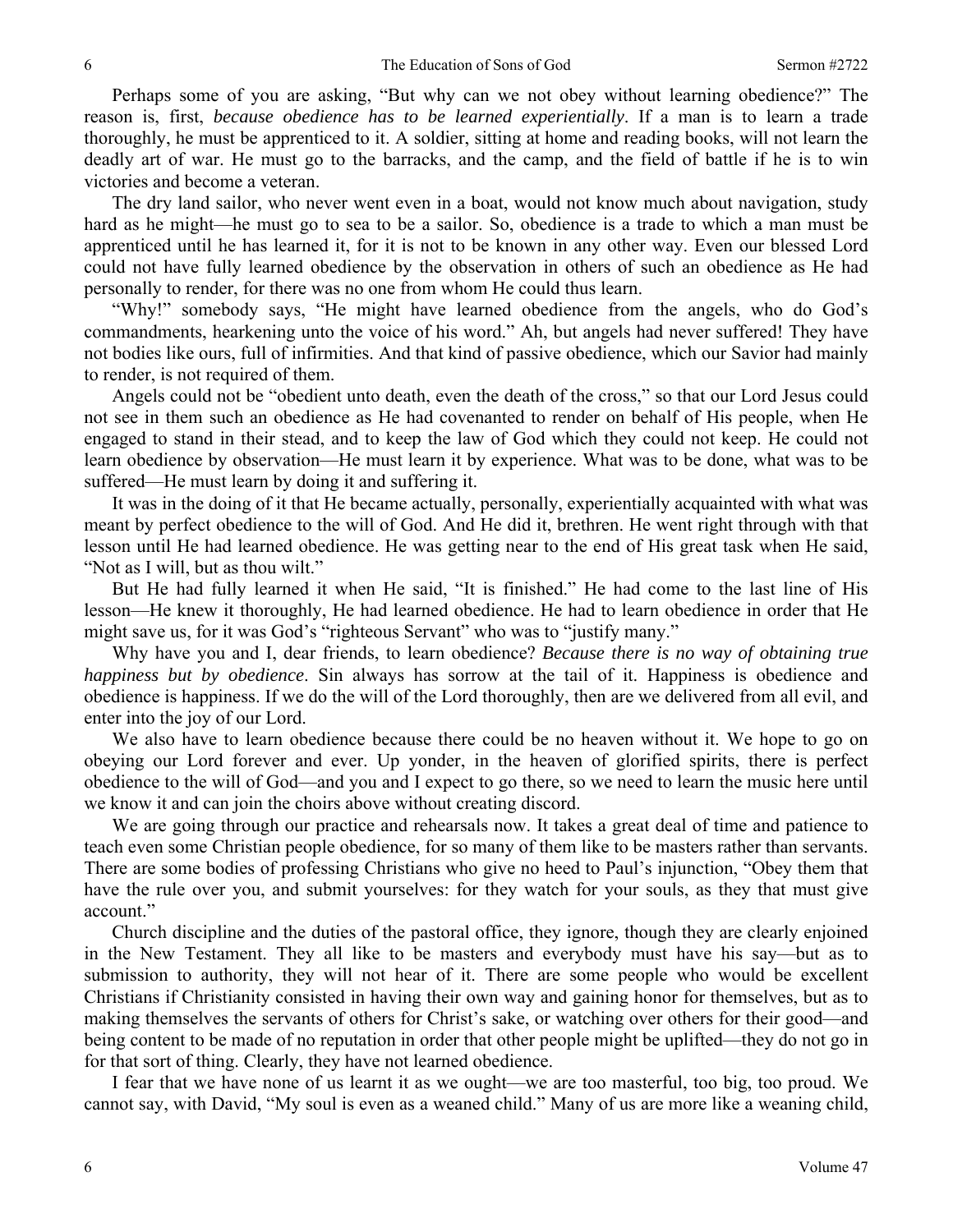crying, fretting, rebelling. We have not laid all our wishes at Jesus' feet and said to Him, "Not my will, but thine be done."

 But it is essential that we should come to this point—we should not be fit for heaven if we did not, for all the spirits before the throne of God bow submissively to the will of God. They have neither wish nor desire apart from God's will. They have no wandering ambitions, no selfish aims. Their every thought is brought into captivity to the will of God. Let us pray for this—"Thy will be done on earth, as it is in heaven. And let it be done in our hearts, good Lord, or else we shall never be fit to enter there."

**IV.** My last observation upon the text is this—THE OBEDIENCE WE HAVE BEEN SPEAKING OF IS NOT TO BE LEARNED EXCEPT BY SUFFERING.

 Though Christ was the Son of God, yet even He learned obedience through suffering. Not even through His silent studies by night, nor His active engagements by day, did He learn it—suffering had to be superadded to all this before He could become proficient in obedience. What was the reason for this?

 I suppose it must be *because suffering touches a man's own self*. Satan thought so, for when God said of Job that he was a perfect and an upright man, Satan answered, "Hast not thou made an hedge about him, and about his house, and about all that he has on every side? thou hast blessed the work of his hands, and his substance is increased in the land. But put forth thine hand now, and touch all that he hath, and he will curse thee to thy face."

 Satan was mistaken in the result, but he was wise in his suggestion that personal losses do come home to us. And the arch-enemy knew what he was at when he said to God, "Put forth thine hand now, and touch his bone and his flesh, and he will curse thee to thy face." He knew what is the weak point in most men. There are some who can obey God actively—it is their delight to be almost day and night engaged in His service—but when their bone and flesh are touched, their patience is sorely tried, and it is a hard lesson for them to learn to obey God's will.

 Have we all, beloved, learned obedience yet? Have we not been trying to pick and choose our own way? It is not the cry of obedience to say, "Lord, give me health and strength, and I will be Your servant." But can you truly say, "Give me weakness and ill-health, and I will still be Your servant"? Have you not said, "Lord, let me run on Your errands, uphill and downhill, I will be Your servant"? And will you not as readily say, "If You break all my bones, and lay me for half a century upon a bed of pain, I will still be Your servant—anywhere, everywhere, I make no reserve—I am but flesh and blood, yet do as You will with me though it may mean great suffering"?

 I think obedience is never fully learned until, in suffering, *our graces are put into the fire and tested.*  Neither love, nor faith, can very well be tried to the full until there is a bitter medicine to drink. Then we take it in love and believe that it will work for our good—and thus we prove that our love and our faith are genuine.

 Suffering goes to the very root of our religion. Some people think they have a great deal of love, and joy, and spiritual-mindedness, and they look down on some of God's poor tried saints. Yes, yes, but you get where they are, and see whether you will not then look up to them, and wish you were half as good as they are.

 I have heard brethren talk about their own perfections and of the tried child of God who has a hard struggle between flesh and spirit—and they have reminded me of that passage in the Book of Ezekiel where we are told that the fat cattle pushed with horns and shoulders, and hurt the weak cattle, and God said that He would judge them for this.

 I am glad if you, dear friend, enjoy unbroken peace. You have, however, a strong constitution and you owe a good deal more of the sanctity you talk of to health and to prosperity in business than you imagine. Peradventure, if you were as sick, as tried, and as poor as some of your fellow Christians, you would not find that you had any more grace than they have, peradventure you might have even less.

 A man who has never been on board ship, says, "I am a splendid sailor." I have often heard such boasting, but I have seen that same gentleman, when we had started only a quarter of an hour, and he has learned that there is not so much of the sailor in him as he thought. In a similar manner, some people are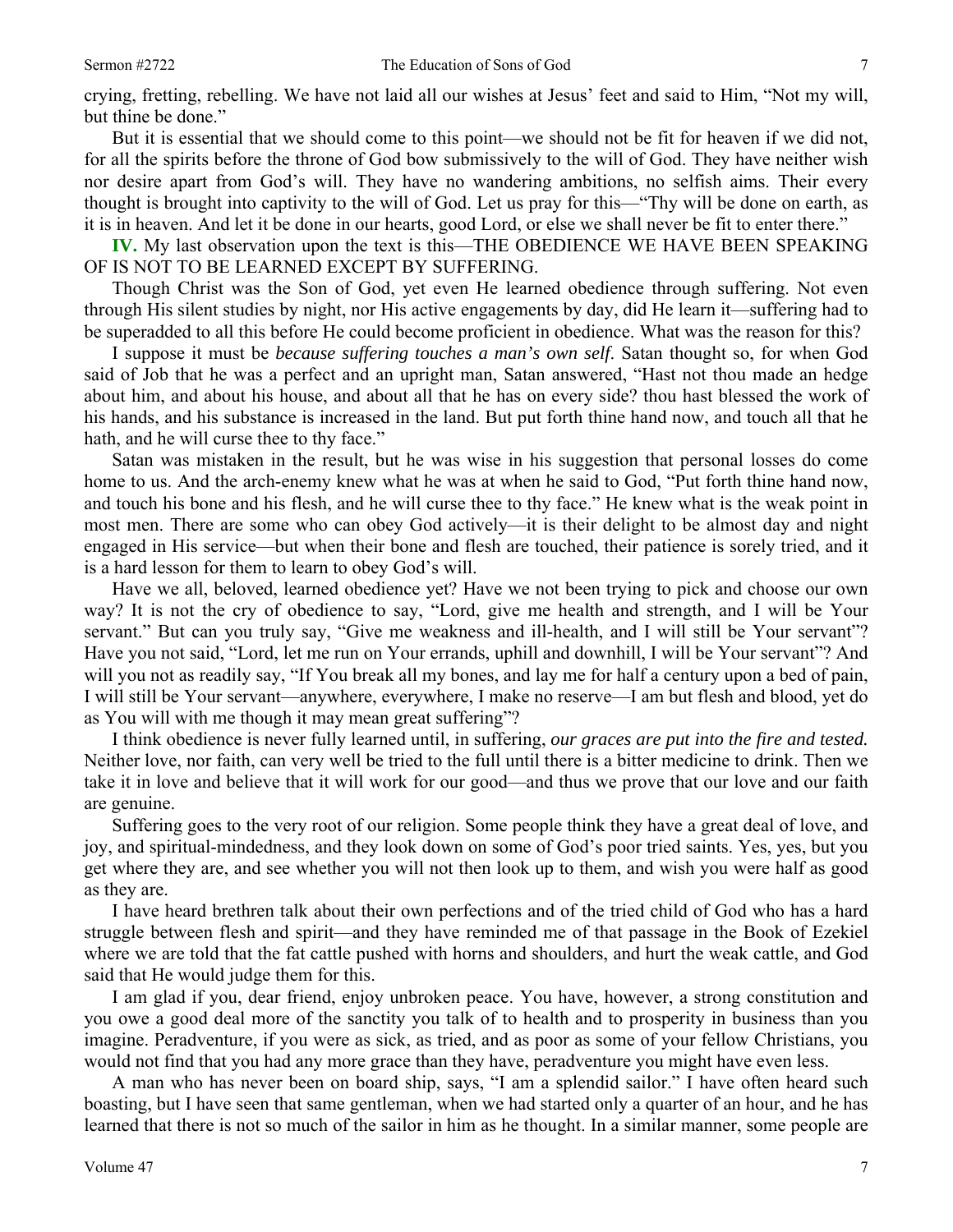fine Christians until they are tried and proved. They never have any doubt or fear whatever—but put them in the circumstances of others of God's children and they are the very first to show signs of weakness.

 Peter said to his Lord, "Though I should die with thee, yet will I not deny thee." Bravo, Peter. But wait till you hear that cock crow! What a change between Peter weeping bitterly outside the door and Peter bragging a little while ago! Which Peter do you prefer? I like the one with the tears in his eyes far better than the other—there is more tender, genuine truth about him.

 Trials blow away the chaff and the froth. They let a man know how much of the metal is tin and how much is gold. They reveal what is the work of God and what is mere nature. They make a man see whether he really is all that he thinks he is. And consequently, we shall never come to a perfect obedience until we have passed through suffering, for so only is it to be learned.

 Perhaps *the last moments before our death will teach us something concerning obedience which is not to be learned in the rest of life.* I know not, but it may be that those last hours before the spirit shall be severed from the body will teach us, once for all, what is the casting of the soul on God in all its fullness and the entering of the soul into communion with God in all its blessedness.

 At any rate, whatever it costs us to learn obedience, it will never cost us so much as it cost our Lord—"Though he were a Son, yet learned he obedience by the things which he suffered." Go, then, brothers and sisters, back to your school still to learn until, like your Master, you can say, "It is finished." And bless God for every suffering that comes to you, for it will be part of your preparation for the happinesses of eternity. God bless you, for Christ's sake! Amen.

### **EXPOSITIONS BY C. H. SPURGEON**

## *JOHN 7:1-13 AND HEBREWS 5*

**John 7:1-5.** *After these things Jesus walked in Galilee: for he would not walk in Jewry, because the Jews sought to kill him. Now the Jews' feast of tabernacles was at hand. His brethren therefore said unto him, Depart hence, and go into Judaea, that thy disciples also may see the works that thou doest. For there is no man that doeth any thing in secret, and he himself seeketh to be known openly. If thou do these things, shew thyself to the world. For neither did his brethren believe in him.* 

It is a very painful truth, that those who were the near relations of the Savior were not believers in His divine mission—at any rate, at first. He was truly a prophet who was without honor in His own country and among His own kindred. And on this occasion, they half taunted Him concerning His claims.

 In effect, they said to Him, "If indeed You are a prophet, get out into the world and prove it. We hear that You profess to work miracles, then, why do You hide Yourself away in this country place down here in Galilee? Begone to Jerusalem and perform Your wonders before the crowds in the capital"—half hoping, perhaps, that His claims might prove to be true, yet not, at that time, at any rate, being themselves willing to become His disciples.

 See how perverse is the human heart. These men might even live in close companionship with Christ and even be nearly related to Him after the flesh, and yet not be converted to Him. So the best of men need not wonder if they have unconverted relatives, and we may not feel certain that there is any fault to be found in their example if others are not converted by it, for, certainly, there was no fault in the example of Christ, yet "neither did his brethren believe in him."

 Mark, also, that no earthly relationship is of any avail in the kingdom of heaven—"for neither did his brethren believe in him." So that, although I may be the child of godly parents and one born of a long line of saints, yet I am, because of that, no nearer to the kingdom unless I become myself a believer in Christ.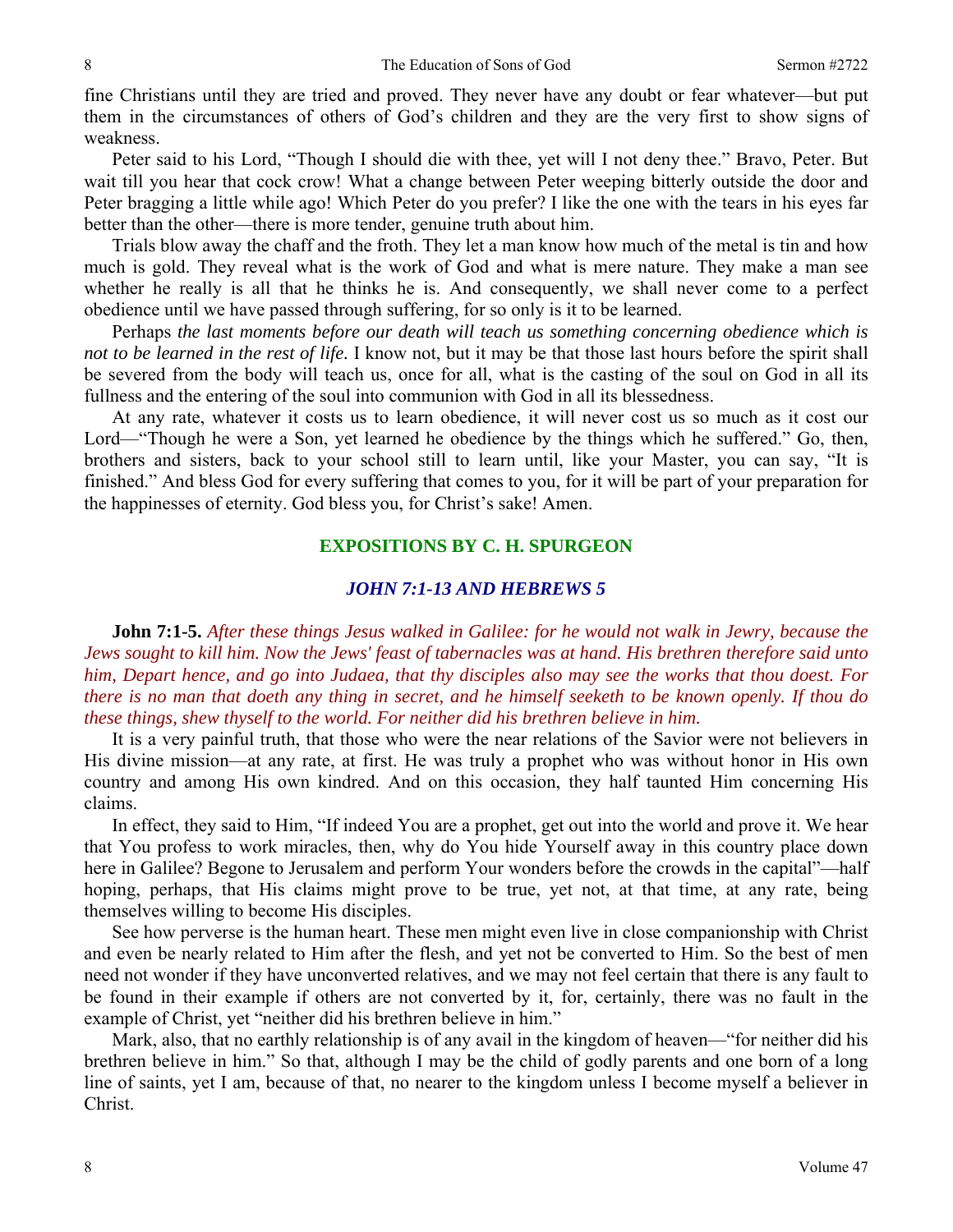Remember what Peter said on the day of Pentecost. You have often heard that passage of Scripture half-quoted, let me quote the whole of it to you—"For the promise is unto you, and to your children." If you stop there, you do not get the true sense of it. "The promise is unto you, and to your children, and to all that are afar off, even as many as the Lord our God shall call." Therefore, that text teaches that there is no distinction between the children of believers and any other children. We must be called by the grace of God like the far-off ones, or else we shall not inherit eternal life.

**6-8.** *Then Jesus said unto them, My time is not yet come: but your time is alway ready. The world cannot hate you; but me it hateth, because I testify of it, that the works thereof are evil. Go ye up unto this feast: I go not up yet unto this feast; for my time is not yet full come.* 

Our Lord Jesus Christ did everything, as it were, by the clock. His life was an orderly one. It was all arranged in the eternal purpose of God. The very day in which He should go up to Jerusalem was marked down and He took care that He did not go before the right time. Now, half the power of a Christian life depends upon its being timely. The bringing forth of fruit in due season is one of the marks of the tree planted by the rivers of water. And one of the signs of the Son of man, who delighted in the law of the Lord, was that He said, "My time is not yet full come." When it did come, then He went.

**9-10.** *When he had said these words unto them, he abode still in Galilee. But when his brethren were gone up, then went he also up unto the feast, not openly, but as it were in secret.* 

Not with the great caravan that traveled, sometimes, with tens of thousands of people together going up to the feast, but with His own disciples in a quieter way.

**11-13**. *Then the Jews sought him at the feast, and said, Where is he? And there was much murmuring among the people concerning him: for some said, He is a good man: others said, Nay; but he deceiveth the people. Howbeit no man spake openly of him for fear of the Jews.* 

There was a general fear of violence that would come upon any who professed themselves to be His followers.

Now turn to Paul's epistle to the Hebrews, the fifth chapter.

**Hebrews 5:1-5.** *For every high priest taken from among men is ordained for men in things pertaining to God, that he may offer both gifts and sacrifices for sins: who can have compassion on the ignorant, and on them that are out of the way; for that he himself also is compassed with infirmity. And by reason hereof he ought, as for the people, so also for himself, to offer for sins. And no man taketh this honour unto himself, but he that is called of God, as was Aaron. So also Christ glorified not himself to be made an high priest; but he that said unto him, Thou art my Son, to day have I begotten thee.* 

What a comfort this is to us, that we have a High Priest through whom we can come to God, who is full of compassion toward us and who, though He had no sinful infirmity about Him, was subject to the infirmities to which flesh is heir!

**6-9.** *As he saith also in another place, Thou art a priest for ever after the order of Melchisedec. Who in the days of his flesh, when he had offered up prayers and supplications with strong crying and tears unto him that was able to save him from death, and was heard in that he feared; though he were a Son, yet learned he obedience by the things which he suffered; and being made perfect,* 

That is, in His official character.

**9-14.** *He became the author of eternal salvation unto all them that obey him; called of God an high priest after the order of Melchisedec. Of whom we have many things to say, and hard to be uttered, seeing ye are dull of hearing. For when for the time ye ought to be teachers, ye have need that one teach you again which be the first principles of the oracles of God; and are become such as have need of milk, and not of strong meat. For every one that useth milk is unskilful in the word of righteousness: for he is a babe. But strong meat belongeth to them that are of full age, even those who by reason of use have their senses exercised to discern both good and evil.* 

#### **HYMNS FROM "OUR OWN HYMN BOOK"—750, 748**